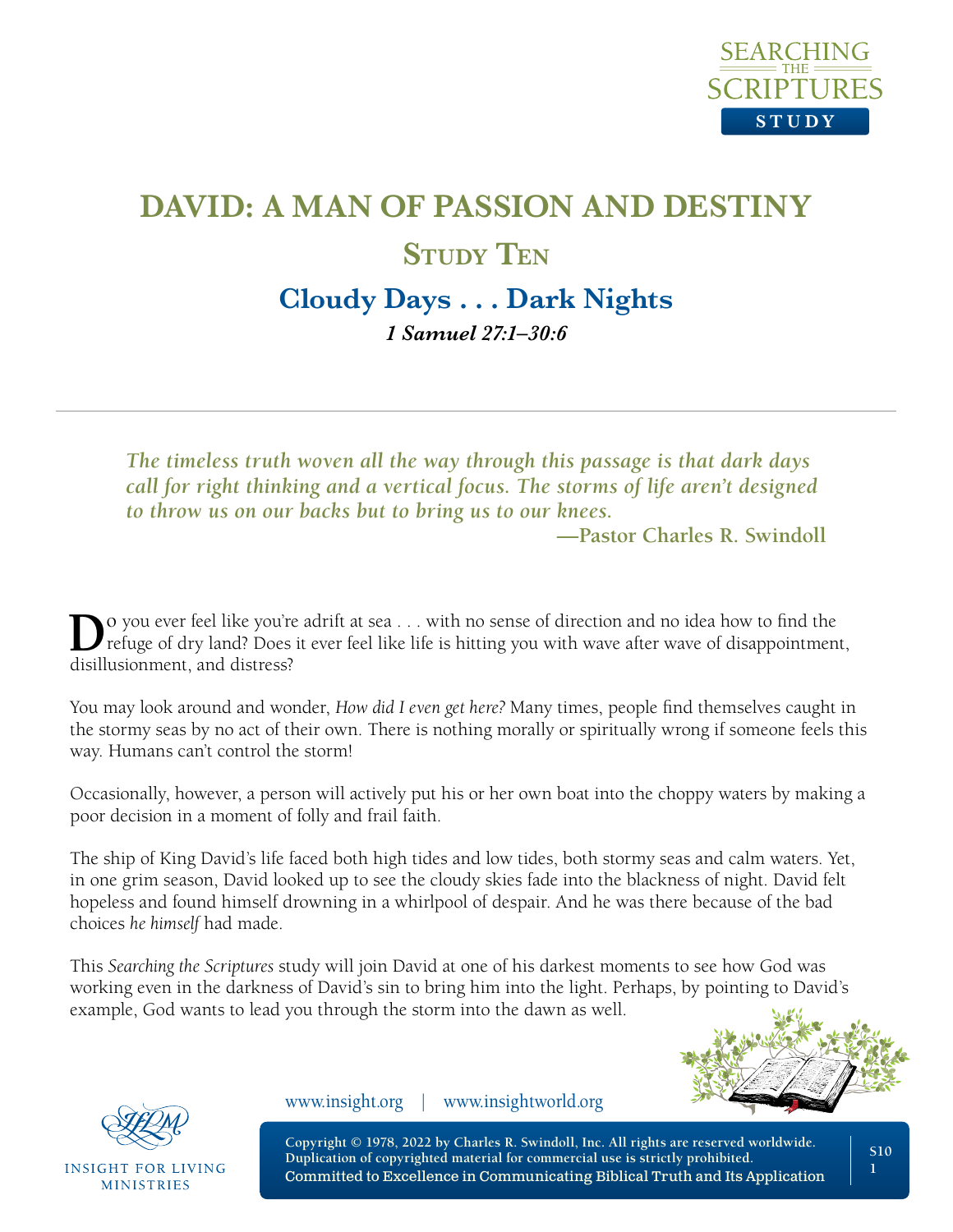

## **Cloudy Days . . . Dark Nights**

*1 Samuel 27:1–30:6* 



#### **PREPARE YOUR HEART**

Scripture records no psalms of David from this tumultuous time. But David still wrote many psalms *after* this season, and he likely looked back to these difficult times as inspiration for some of his psalms about God's faithfulness. Pray in faith the words of *[Psalm 30:1–5](https://www.biblegateway.com/passage/?search=Psalm+30&version=NLT;NASB1995)*, and look ahead to the hope God offers, even if everything feels totally hopeless right now.

*I* will exalt you, LORD, for you rescued me. *You refused to let my enemies triumph over me. O Lord my God, I cried to you for help, and you restored my health. You brought me up from the grave, O LORD. You kept me from falling into the pit of death.* Sing to the LORD, all you godly ones! *Praise his holy name. For his anger lasts only a moment, but his favor lasts a lifetime! Weeping may last through the night, but joy comes with the morning.* 



#### **TURN TO THE SCRIPTURES**

Just when he thought he was free from Saul's relentless pursuit, David heard news that Saul and 3,000 of Israel's best soldiers were on the hunt once again. One night, David sneaked into Saul's camp. Finding Saul asleep, a soldier offered to kill Saul for David. How did David respond to this offer in *[1 Samuel 26:9–11](https://www.biblegateway.com/passage/?search=+1+Samuel+26%3A9%E2%80%9311&version=NLT;NASB1995)*?



**INSIGHT FOR LIVING MINISTRIES** 

www.insight.org | www.insightworld.org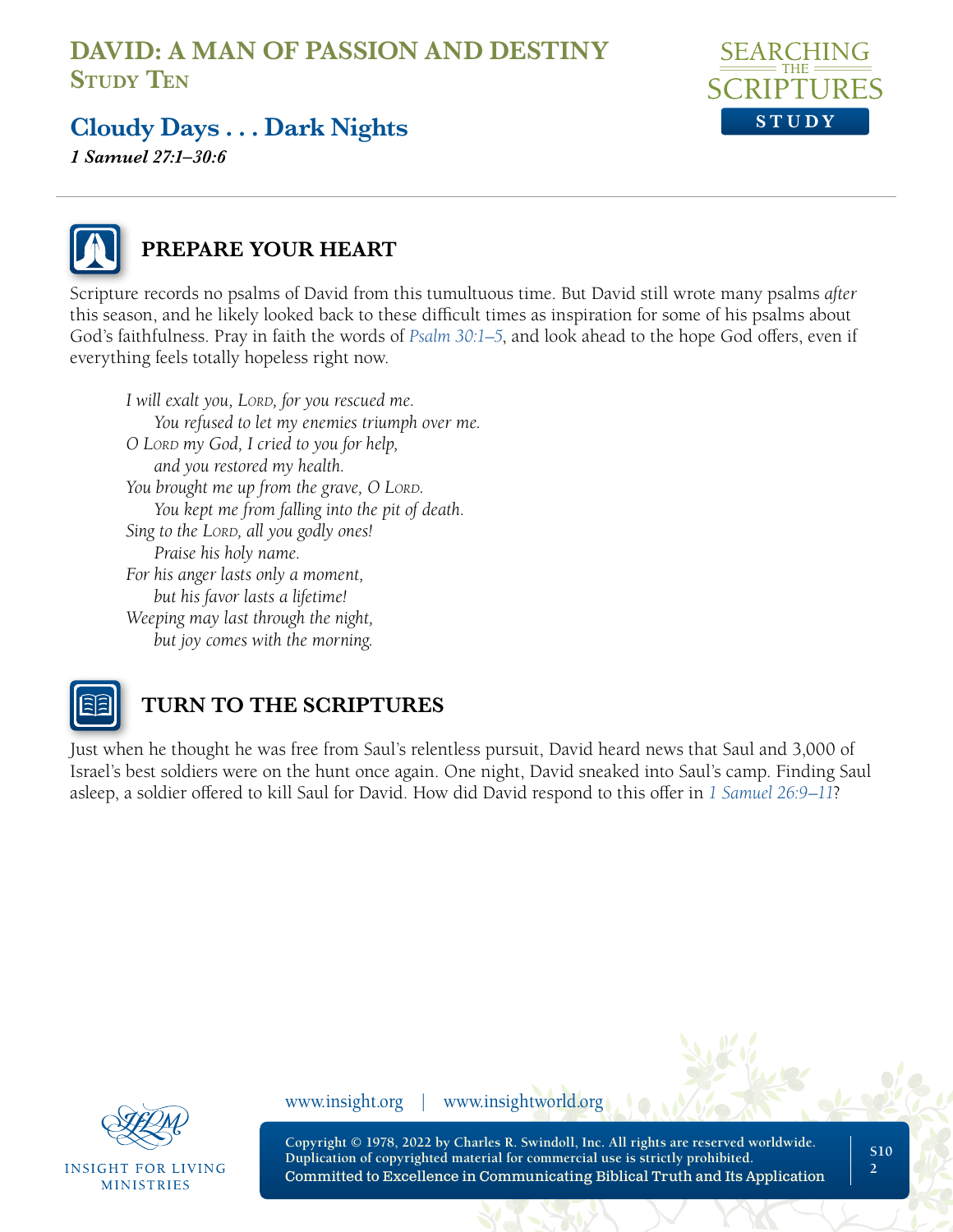

#### **Cloudy Days . . . Dark Nights**

*1 Samuel 27:1–30:6* 

When David finally confronted Saul, the king humbly confessed, "I have sinned. Come back home, my son, and I will no longer try to harm you, for you valued my life today. I have been a fool and very, very wrong" (*[1 Samuel 26:21](https://www.biblegateway.com/passage/?search=1+Samuel+26%3A21&version=NLT;NASB1995)*). Turn now to 1 Samuel 27 to see what David did after Saul and his army went home, leaving David no closer to the throne than before.

#### $\left| \mathcal{L} \right|$ **Observation: Clouds and Darkness Come**

The story preserved in *[1 Samuel 27](https://www.biblegateway.com/passage/?search=1+Samuel+27&version=NLT;NASB1995)* may strike you as strange or confusing, but before you reach for any Bible study resources, read through the chapter a few times using several translations. Make sure you really understand what the passage *says* before you consider what it *means*. 1

In your own words, summarize what David thought to himself in *[27:1](https://www.biblegateway.com/passage/?search=1+Samuel+27%3A1&version=NLT;NASB1995)*. What was David's problem? What did he consider to be the solution? What stands out to you about David's response in light of the events of the preceding chapter?

When Saul heard in *[27:4](https://www.biblegateway.com/passage/?search=1+Samuel+27%3A4&version=NLT;NASB1995)* that David went to Gath, he stopped his pursuit. Why did Saul stop, even though he had been chasing David relentlessly for so long? What irony do you see in David's choice of refuge? (Hint: See *[17:4](https://www.biblegateway.com/passage/?search=1+Samuel+17%3A4&version=NLT;NASB1995)* to remember who was from Gath.)



**INSIGHT FOR LIVING MINISTRIES** 

www.insight.org | www.insightworld.org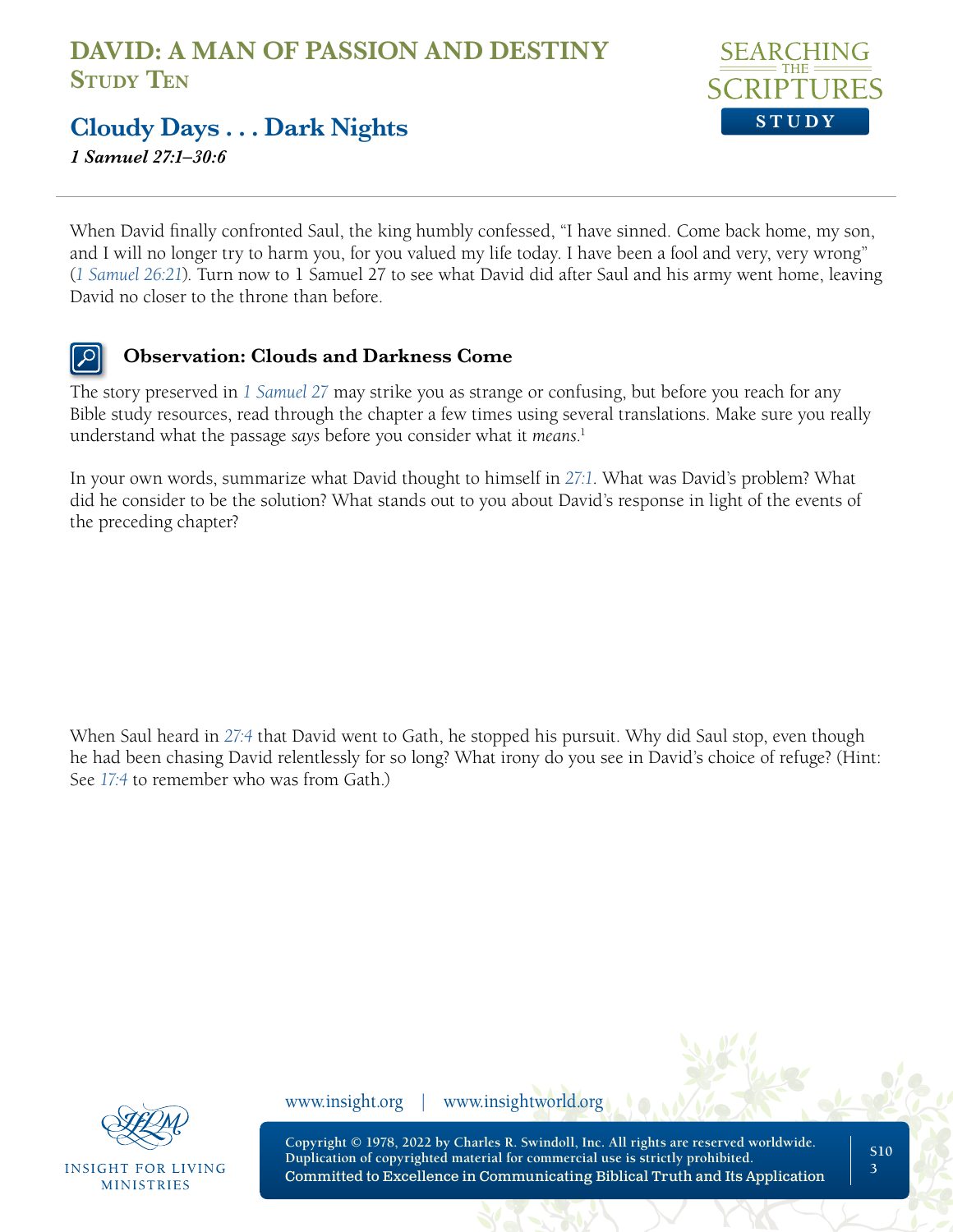

### **Cloudy Days . . . Dark Nights**

*1 Samuel 27:1–30:6* 

When David lived in the land of the Philistines, he and his men did some questionable things. Realizing that King Achish would not approve of David's actions, he carefully bent the truth to win the king's approval. Read *[1 Samuel 27:8–10](https://www.biblegateway.com/passage/?search=1+Samuel+27%3A8%E2%80%9310&version=NLT;NASB1995)*, and using the chart below, compare what David *actually* did with what he *told* Achish he did.

|                 | What David actually did (27:8) | What he <i>told</i> Achish $(27:10)$ |
|-----------------|--------------------------------|--------------------------------------|
| Whom he fought  |                                |                                      |
| Where he fought |                                |                                      |

According to *[27:9](https://www.biblegateway.com/passage/?search=1+Samuel+27%3A9&version=NLT;NASB1995)*, what was the result of David's battles with the people he actually fought? According to *[27:11–12](https://www.biblegateway.com/passage/?search=1+Samuel+27%3A11%E2%80%9312&version=NLT;NASB1995)*, why did David do these things?

When David was a boy, God promised to make him king. With the passing of time, though, this promise faded from David's focus. Instead, he operated with:

- A humanistic viewpoint—"David kept thinking to himself" (*[27:1](https://www.biblegateway.com/passage/?search=1+Samuel+27%3A1&version=NLT;NASB1995)*)
- Pessimistic reasoning—"Saul is going to get me" (*[27:1](https://www.biblegateway.com/passage/?search=1+Samuel+27%3A1&version=NLT;NASB1995)*)
- Rationalistic logic—"The best thing I can do is escape to the Philistines" (*[27:1](https://www.biblegateway.com/passage/?search=1+Samuel+27%3A1&version=NLT;NASB1995)*)



**INSIGHT FOR LIVING MINISTRIES** 

www.insight.org | www.insightworld.org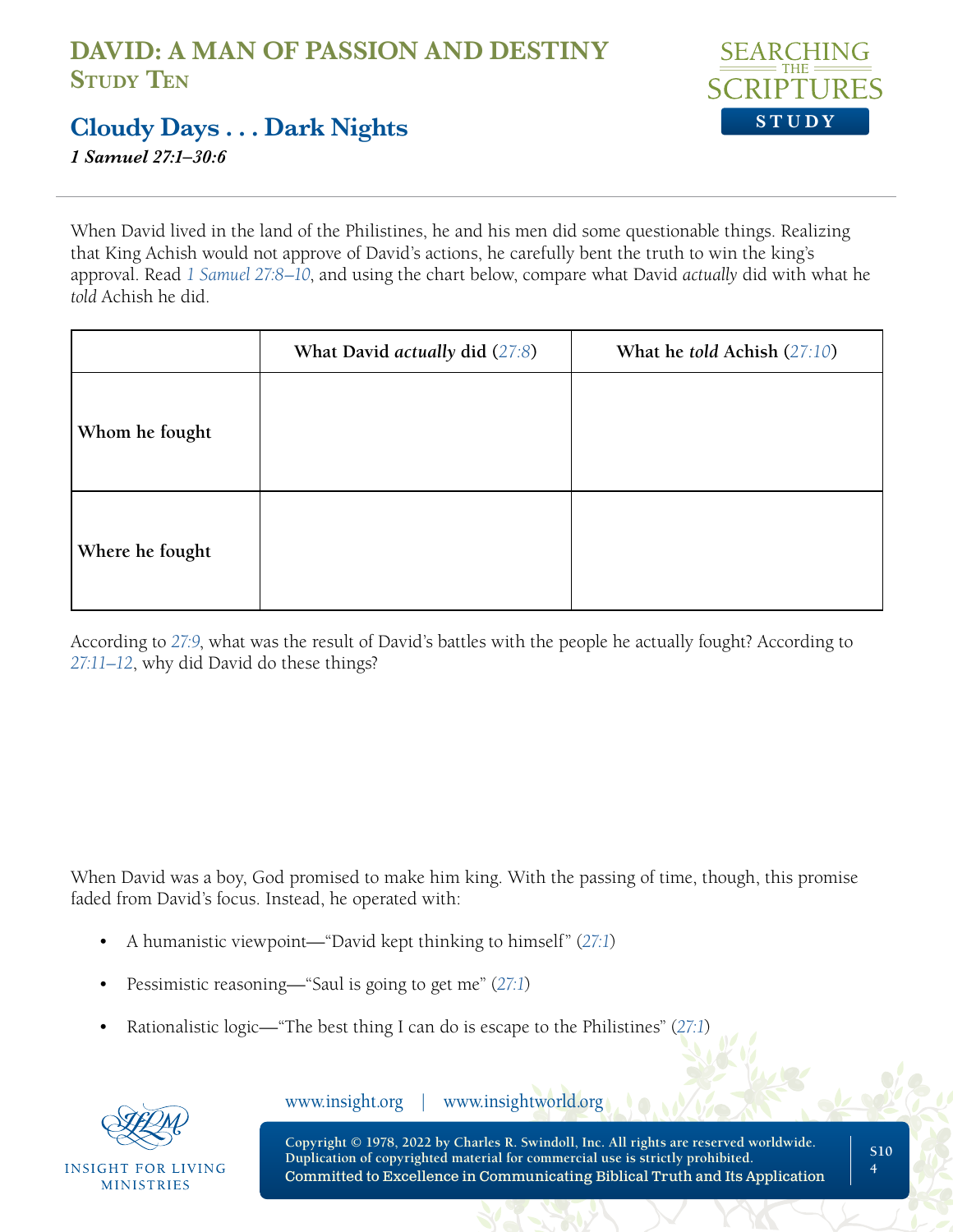

#### **Cloudy Days . . . Dark Nights**

*1 Samuel 27:1–30:6* 

These distractions led David to turn inward, away from God, to find solutions to his problems rather than trusting that God would do what He promised.

#### **Interpretation: Winds and Storms Increase**

Interpretation builds upon the foundation of observation and develops timeless truths based on David's example that the people of God can use in their journey of faith.

In what ways did David show a lack of faith in God in *[1 Samuel 27](https://www.biblegateway.com/passage/?search=1+Samuel+27&version=NLT;NASB1995)*? What were the consequences of David's actions, and who, other than David, did these consequences affect?

To preserve his own life, David compromised his allegiance to his own people and joined the cause of God's enemies. In what ways did David show duplicity, vagueness, and secrecy to yield to the desires of both the Israelites and the Philistines in *[27:8–12](https://www.biblegateway.com/passage/?search=1+Samuel+27%3A8%E2%80%9312&version=NLT;NASB1995)*? Why was this problematic? *[Constable's Notes](https://netbible.org/bible/1+Samuel+27)* at netbible.org provides a detailed discussion of these verses.

*We don't hear much about the carnal Christian, do we? Not much is said about the believer who chooses to disobey God and operate in the flesh. David, at this point in his life, is a clear illustration of a man who is a believer on the inside, but on the outside, he looks just like a nonbeliever because of the way he's living his life.* —Pastor Chuck Swindoll



INSIGHT FOR LIVING **MINISTRIES** 

www.insight.org | www.insightworld.org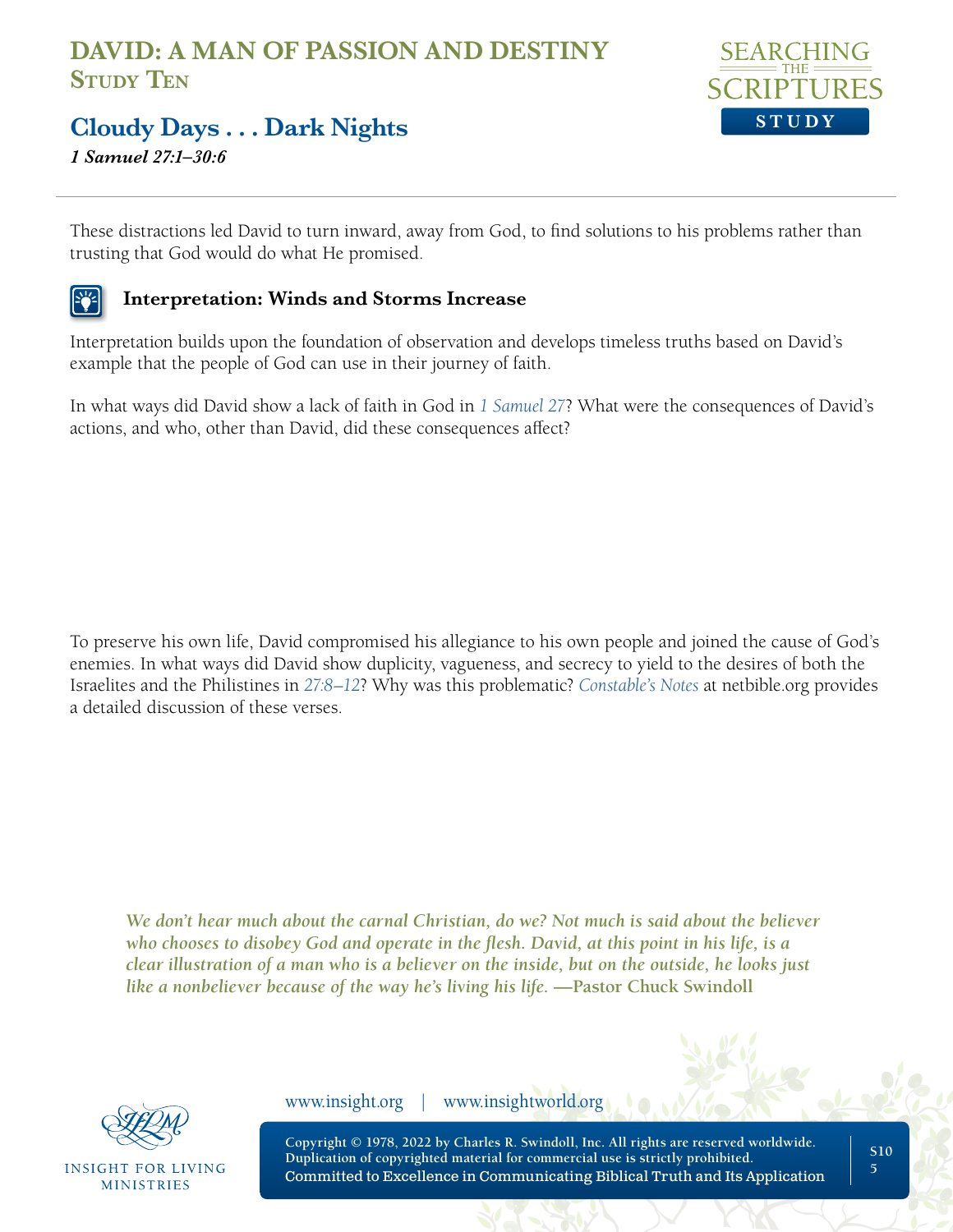

#### **Cloudy Days . . . Dark Nights**

*1 Samuel 27:1–30:6* 



#### **Correlation: Finding Joy in the Darkness**

About 1,000 years after the life of David, James (Jesus' own half-brother) wrote to a group of believers facing cloudy days and dark nights. They were scattered from their homes, their friends, and their families, and they were facing persecution for their faith in Jesus. James wrote to comfort them during a stormy season.

Read *[James 1:2–4](https://www.biblegateway.com/passage/?search=James%201%3A2%E2%80%934&version=NLT;NASB1995)*. According to this passage, what attitude are followers of Jesus to have when they face trouble?

Why did James encourage his readers to adopt this disposition?

The Greek word translated as "troubles" or "trials" can also be translated as "temptations." How would this translation affect the way you understand the passage? How would David have benefited from believing this truth recorded by James?



**INSIGHT FOR LIVING MINISTRIES** 

www.insight.org | www.insightworld.org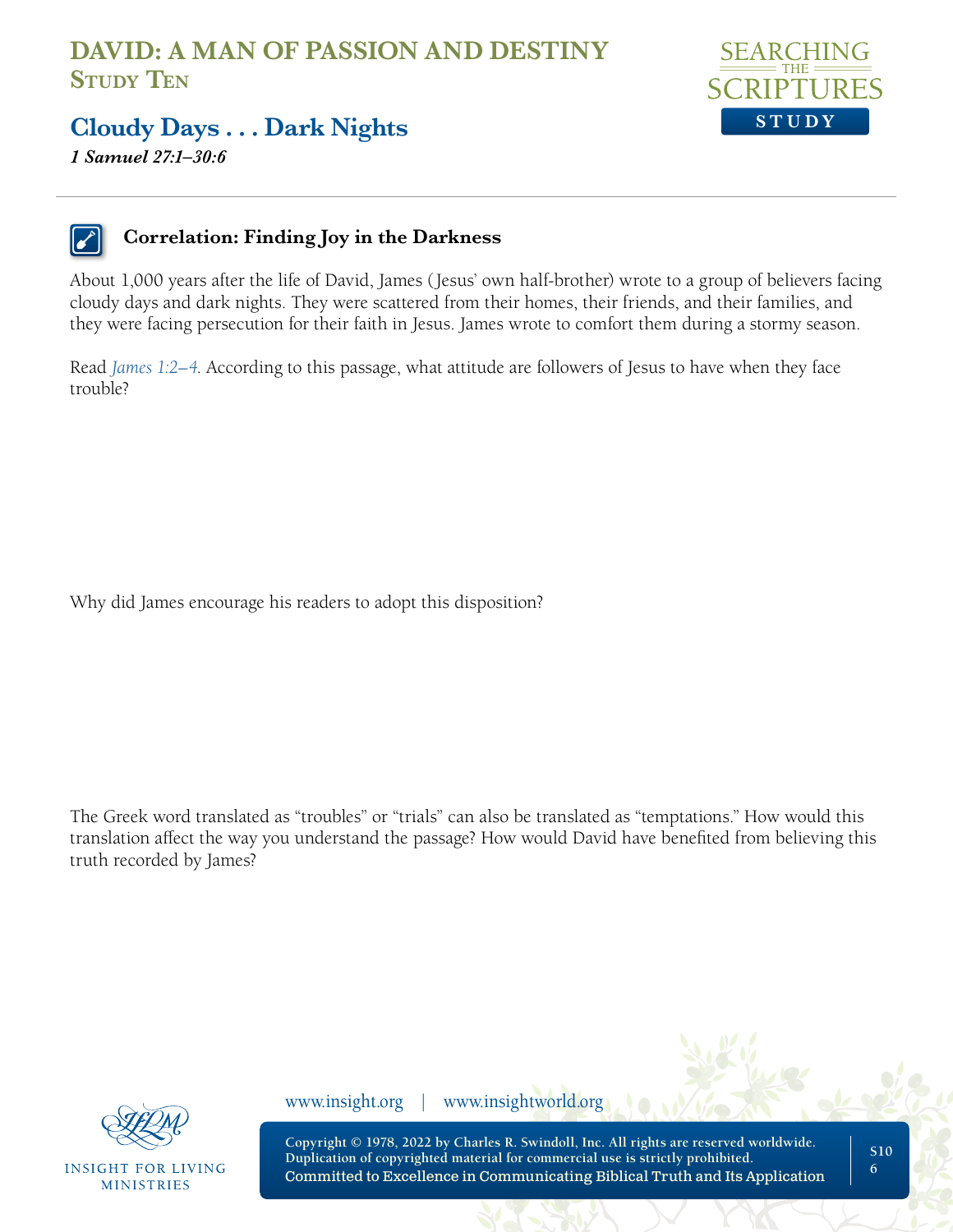

### **Cloudy Days . . . Dark Nights**

*1 Samuel 27:1–30:6* 

Contrary to the suggestion of James, David did not use his season of darkness to grow. He chose, instead, to fill his sail with his own sinful actions and move deeper into the storm. These choices ultimately harmed David, and his behavior serves as a warning to those facing cloudy days or dark nights today.

#### **Application: Learning from David's Injury and Devastation**

With each sinful action, David's life moved deeper into the darkness—like he was descending step by step into a pit. David experienced four feelings, each progressively worsened until he landed at the lowest point in his life.

- 1. *Displacement:* Although David tried to prove himself to the Philistines, they saw through his deception and removed him from his position under King Achish (*[1 Samuel 29:1–7](https://www.biblegateway.com/passage/?search=1+Samuel+29%3A1%E2%80%937&version=NLT;NASB1995)*).
- 2. *Disillusionment:* Once David lost the protection of Achish and the Philistine army, he had no protection from Saul's attacks (*[29:8–11](https://www.biblegateway.com/passage/?search=1+Samuel+29%3A8%E2%80%9311&version=NLT;NASB1995)*).
- 3. *Depression:* When David returned to Ziklag, the land King Achish had given him, he found it in ruins and the women and children kidnapped. David, and his men wept "until they could weep no more" (*[30:1–4](https://www.biblegateway.com/passage/?search=1+Samuel+30%3A1%E2%80%934&version=NLT;NASB1995)*).
- 4. *Distrust:* The men David served and trained—the men who had faithfully followed him—lost their families, their home, and their safety . . . and they blamed David (*[30:5–6](https://www.biblegateway.com/passage/?search=1+Samuel+30%3A5%E2%80%936&version=NLT;NASB1995)*).

Have you felt any of these emotions lately?



INSIGHT FOR LIVING **MINISTRIES** 

www.insight.org | www.insightworld.org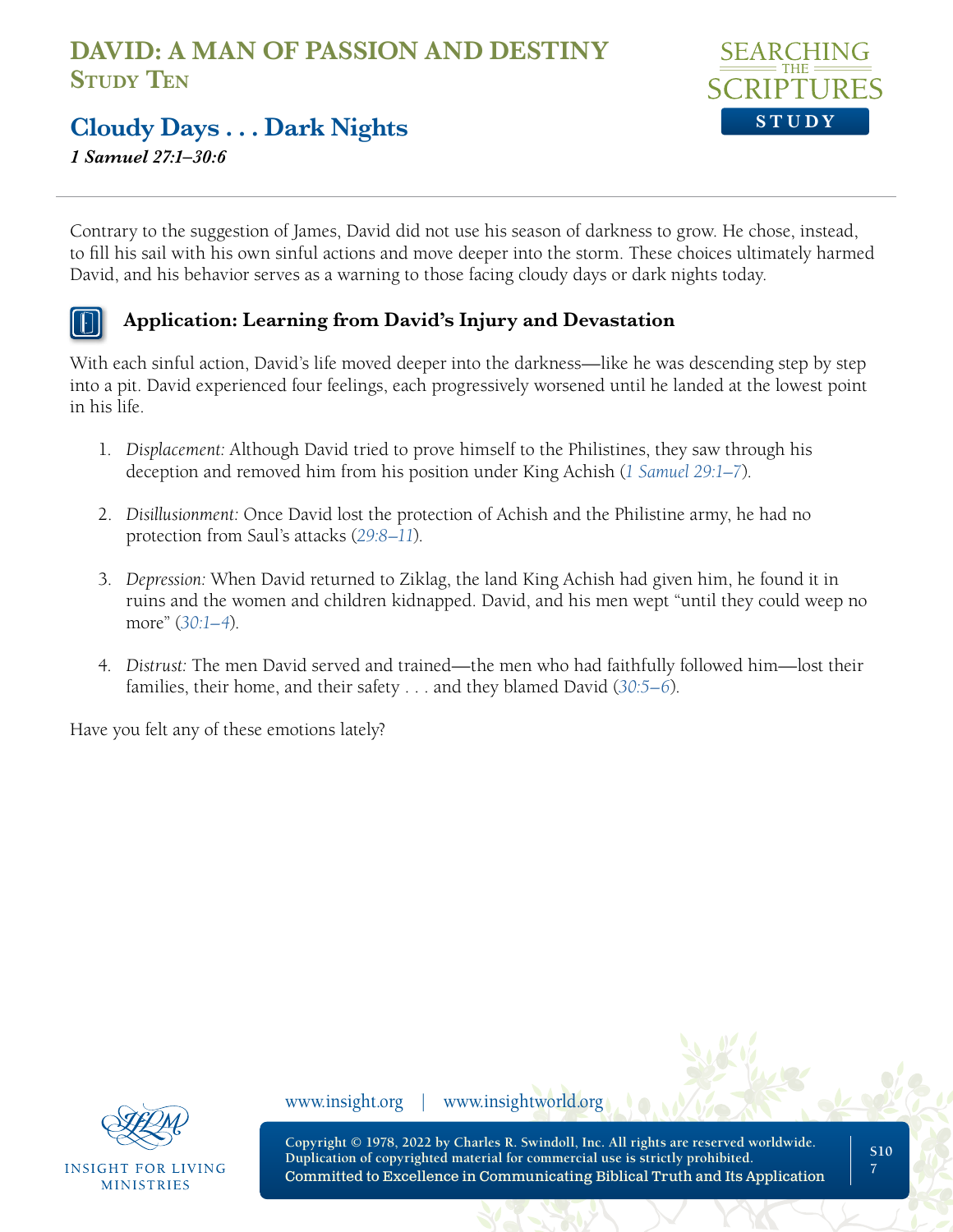

#### **Cloudy Days . . . Dark Nights**

*1 Samuel 27:1–30:6* 

Reflect on your recent choices. In a moment of fear or anxiety, did you make any sinful decisions? Maybe you, like David, took refuge with "Philistines" and rationalized actions you knew were wrong. What would it look like for you to repent and turn away from these choices?

Pastor Chuck offers a timeless principle for those caught in the storms of life: *Cloudy days and dark nights call for right thinking and vertical focus.*

Are you in a stormy season right now? God doesn't promise to miraculously cause the sun to rise and burn away the clouds. But He will remain faithful to His people and to His promises. How can you practically embrace right thinking and a vertical focus on God?

David began this journey by looking inward for a solution to his problem (*[27:1](https://www.biblegateway.com/passage/?search=1+Samuel+27%3A1&version=NLT;NASB1995)*). But after driving himself deeper into the storm, David realized that he needed God to guide him to safety. When things couldn't seem darker for David—when he was at his lowest point—he looked up and found "strength in the Lord his God" (*[30:6](https://www.biblegateway.com/passage/?search=1+Samuel+30%3A6&version=NLT;NASB1995)*).

You may feel like you can't gather enough strength to weather the storm for the rest of the dark night, but you don't have to. God will be your strength, and He will bring you safely to shore.



INSIGHT FOR LIVING **MINISTRIES** 

www.insight.org | www.insightworld.org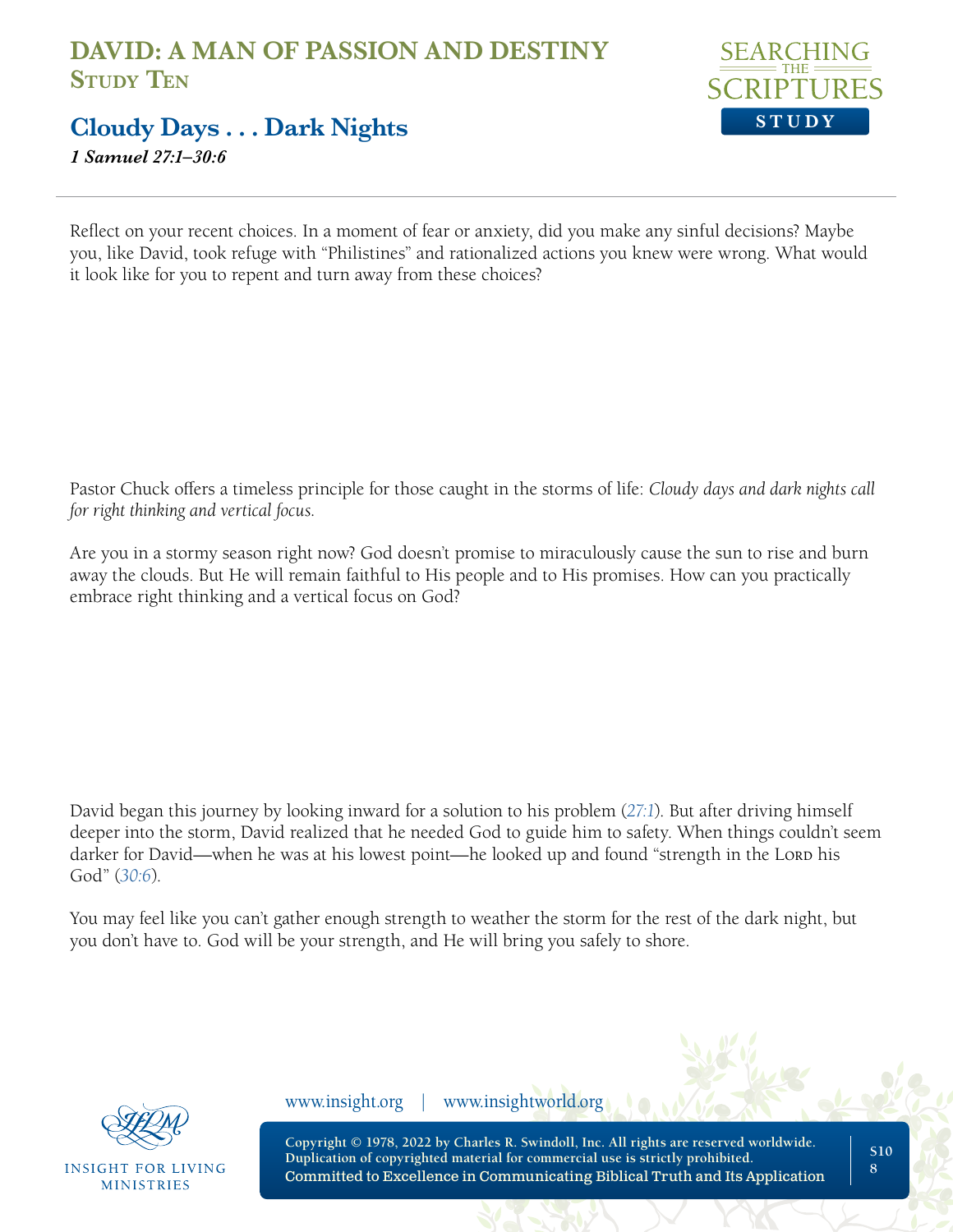

### **Cloudy Days . . . Dark Nights**

*1 Samuel 27:1–30:6* 



#### **A FINAL PRAYER**

Whether you are experiencing sunny days and clear skies or cloudy skies and dark nights, offer your own concluding prayer to God. Ask Him to give you the strength to carry you through life, both today and in the future.

ENDNOTE<br>1. To learn al

1. To learn about Pastor Chuck Swindoll's *Searching the Scriptures* method of Bible study, go to the web page, "*[How to Study the Bible for Yourself](https://sts.insight.org/)*."



**INSIGHT FOR LIVING MINISTRIES** 

www.insight.org | www.insightworld.org